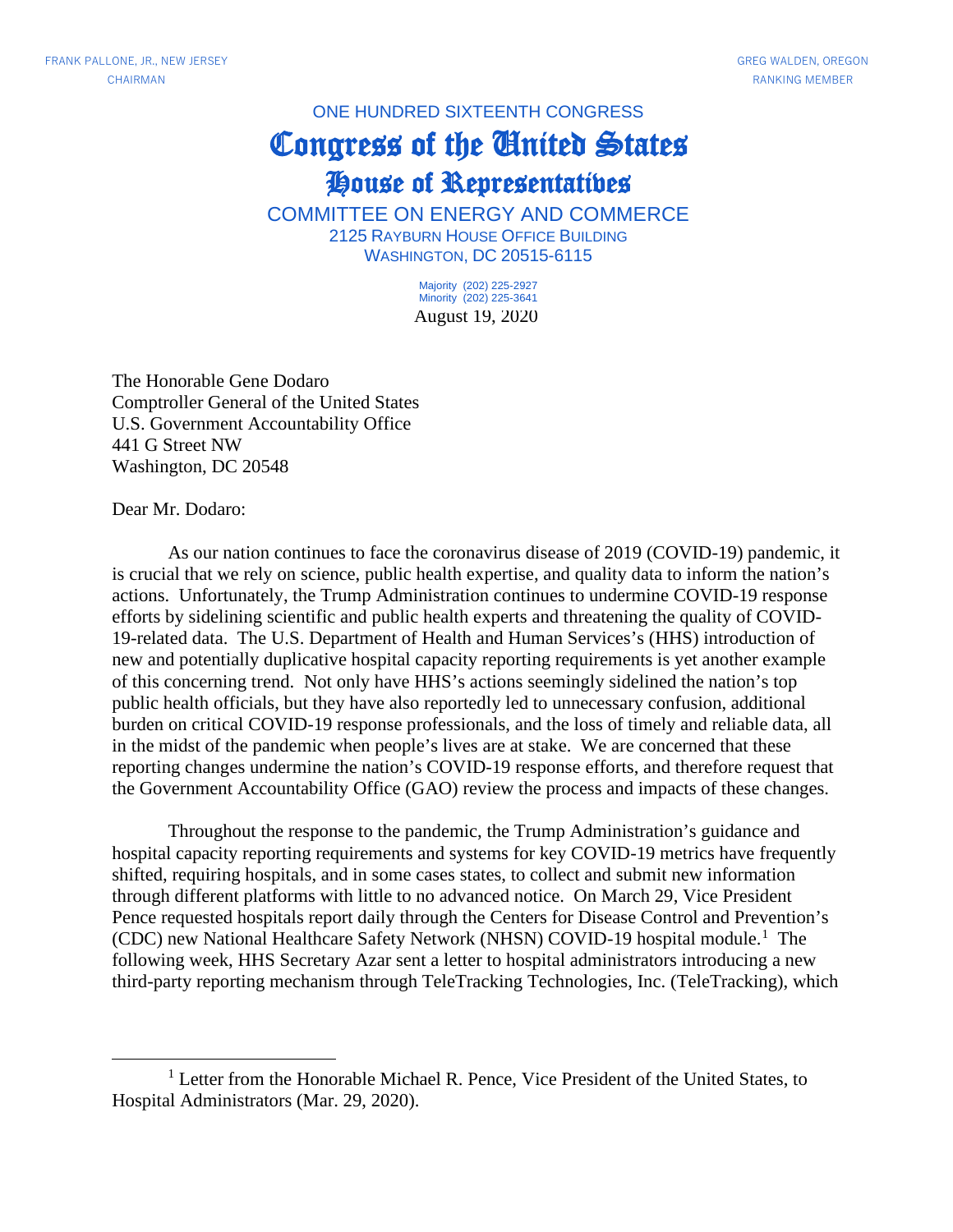had been awarded a \$10 million, six-month contract on April 6.<sup>[2](#page-1-0)</sup> In addition to introducing these new mechanisms, HHS also continued to issue new reporting requests—including an abrupt reversal of new requirements—tying hospital eligibility for access to certain COVID-19 treatments in the subsequent weeks and months to data submission.<sup>[3](#page-1-1)</sup>

On July 10, HHS released new guidance removing CDC's NHSN from the reporting process and requiring hospitals to instead submit data daily either through the TeleTracking platform or state health agencies authorized by HHS.<sup>[4](#page-1-2)</sup> In testimony before Congress on July 31, 2020, CDC Director Redfield stated that CDC was not involved in this decision and that he was informed of the change only after it was made.<sup>[5](#page-1-3)</sup> We are concerned these repeated changes to reporting efforts represent yet another attempt by the Trump Administration to sideline CDC during the national public health emergency.

These reporting changes raise a number of further concerns. When HHS issued its July 10 guidance removing NHSN as a reporting option, HHS noted that 85 percent of hospitals had been submitting COVID-19 data through NHSN,<sup>[6](#page-1-4)</sup> and therefore the vast majority of hospitals had to change reporting platforms. In addition, the guidance required that entities report additional detailed data variables that were not previously requested.<sup>[7](#page-1-5)</sup> After this guidance was issued, several state health officials raised concerns about the "additional burden placed on

<span id="page-1-1"></span><sup>3</sup> *See* American Hospital Association, *HHS Requests Weekly Data from Hospitals to Inform Remdesivir Distribution* (May 11, 2020) (special bulletin); American Hospital Association, *Next Deadline for HHS-requested Data to Inform Remdesivir Distribution is Monday, May 18* (May 15, 2020) (special bulletin); American Hospital Association, *HHS Cancels its Data Collection Deadline Scheduled for Today, May 18, to Inform Remdesivir Distribution* (May 18, 2020) (special bulletin).

<span id="page-1-2"></span><sup>4</sup> Department of Health and Human Services, *COVID-19 Guidance for Hospital Reporting and FAQs for Hospitals, Hospital Laboratory, and Acute Care Facility Data Reporting* (July 10, 2020).

<span id="page-1-3"></span><sup>5</sup> House Select Committee on the Coronavirus Crisis, Testimony of Robert R. Redfield, Director, Centers for Disease Control and Prevention, *Hearing on The Urgent Need for a National Plan to Contain the Coronavirus*, 116<sup>th</sup> Cong. (July 31, 2020).

<span id="page-1-4"></span><sup>6</sup> *Trump administration shifts control of coronavirus hospital data from CDC to HHS*, CNBC (July 15, 2020).

<span id="page-1-5"></span><sup>7</sup> Department of Health and Human Services, *COVID-19 Guidance for Hospital Reporting and FAQs for Hospitals, Hospital Laboratory, and Acute Care Facility Data Reporting* (July 10, 2020).

<span id="page-1-0"></span><sup>&</sup>lt;sup>2</sup> Letter from the Honorable Alex M. Azar, Secretary, Department of Health and Human Services, to Hospital Administrators (Apr. 9, 2020); *'Sole Source' Contract for Covid-19 Database Draws Scrutiny from Democrats*, New York Times (July 15, 2020).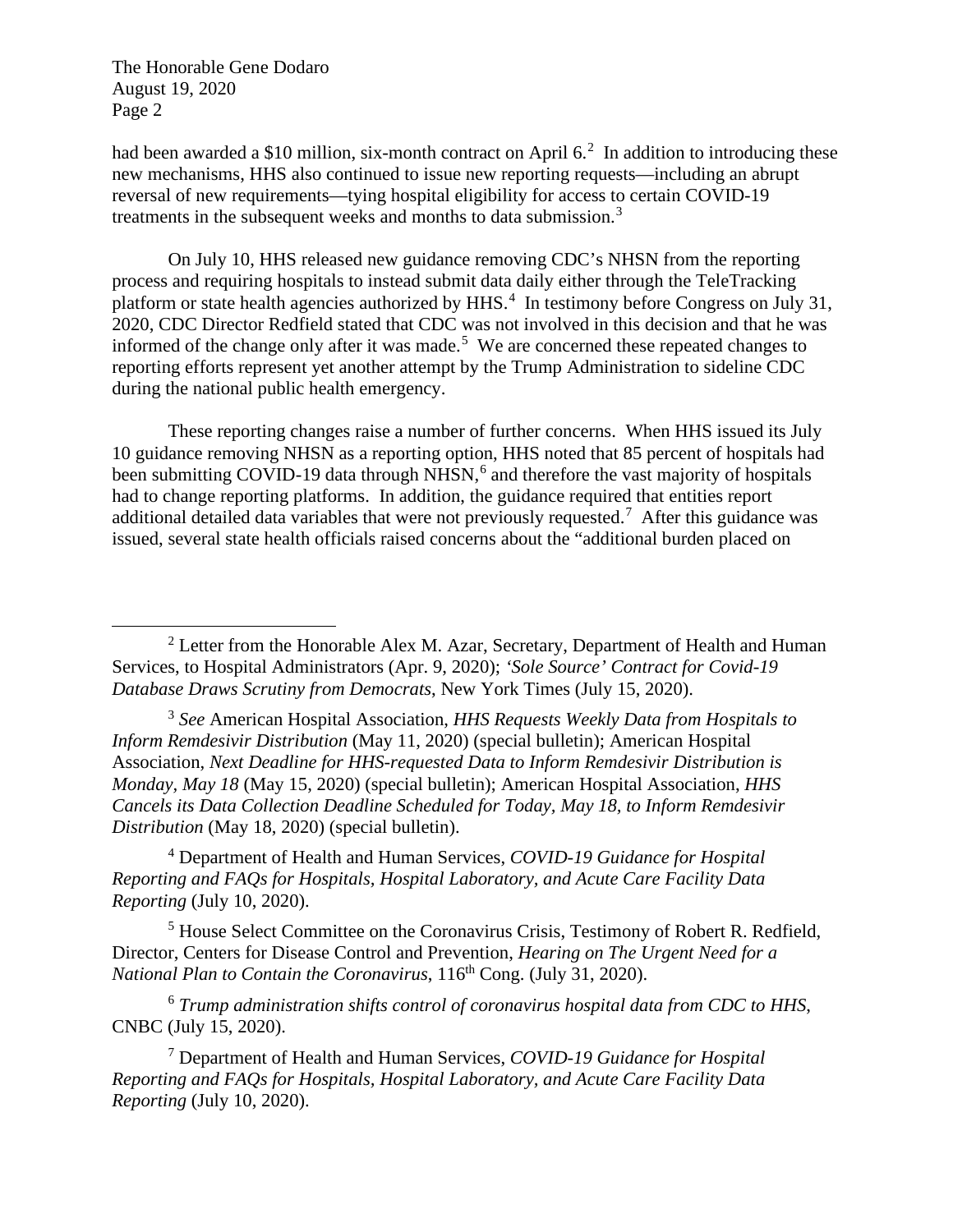hospitals" and that the short turnaround to comply "'could very easily impede patient care and patient flow."<sup>[8](#page-2-0)</sup>

In briefings with Committee staff, experts have also suggested that the new data reporting process may erode the quality of data, in part because the system is overly cumbersome and was developed without input from end users, including public health experts. It also remains unknown if or how data are being validated, with reports indicating that "there is a data consistency and quality problem."<sup>[9](#page-2-1)</sup> Past and current members of the Healthcare Infection Control Practices Advisory Committee recently echoed these concerns, warning that retiring NHSN—a system that ensures national standardization and data integrity—"will have serious consequences on data integrity."[10](#page-2-2) 

Additionally, stakeholders have suggested that the new federal process may come at the expense of state and local planning efforts. Reports indicate that access to key indicators has been delayed by the transition.<sup>11</sup> Further, states no longer receive CDC analyses of the data, nor have consistent access to data submitted to the federal government, both of which they previously relied on to inform their pandemic response planning.<sup>[12](#page-2-4)</sup> While HHS has stated CDC will have access to the data that is made available in HHS Protect, in bypassing CDC, the new reporting processes raise transparency concerns around how the data may be reviewed and its vulnerability to manipulation to hide the severity of the pandemic.<sup>[13](#page-2-5)</sup>

In light of these concerns, to the extent relevant information and data are available in a timely manner, we request that GAO review the following:

1. What benefits or challenges did changes to the COVID-19 hospital capacity reporting guidance and systems have on the nation's COVID-19 pandemic response including the health care system, public health stakeholders, patient care, and access to treatment? In particular, please address:

<span id="page-2-0"></span><sup>8</sup> *Hospital officials, experts say new federal rules for covid-19 reporting will add burdens during pandemic*, Washington Post (July 15, 2020).

<span id="page-2-1"></span><sup>9</sup> *Covid-19 Data Reporting System Gets Off to Rocky Start*, Wall Street Journal (Aug. 11, 2020).

<span id="page-2-2"></span><sup>10</sup> Statement from Past and Present CDC Healthcare Infection Control Practices Advisory Committee (HICPAC) Members, *Diverting COVID-19 Information from the CDC to DHHS: Another Strike Against Science* (July 31, 2020).

 $11$  *Id.* 

<span id="page-2-4"></span><span id="page-2-3"></span><sup>12</sup> *Hospital officials, experts say new federal rules for covid-19 reporting will add burdens during pandemic*, Washington Post (July 15, 2020); The COVID Tracking Project *Erratic Hospital Numbers, Deaths Still Rising: This Week in COVID-19 Data, July 23*, (July 23, 2020) (weekly update blog).

<span id="page-2-5"></span><sup>13</sup> *How HHS's new hospital data reporting system will actually affect the U.S. COVID-19 response*, Stat News (July 16, 2020).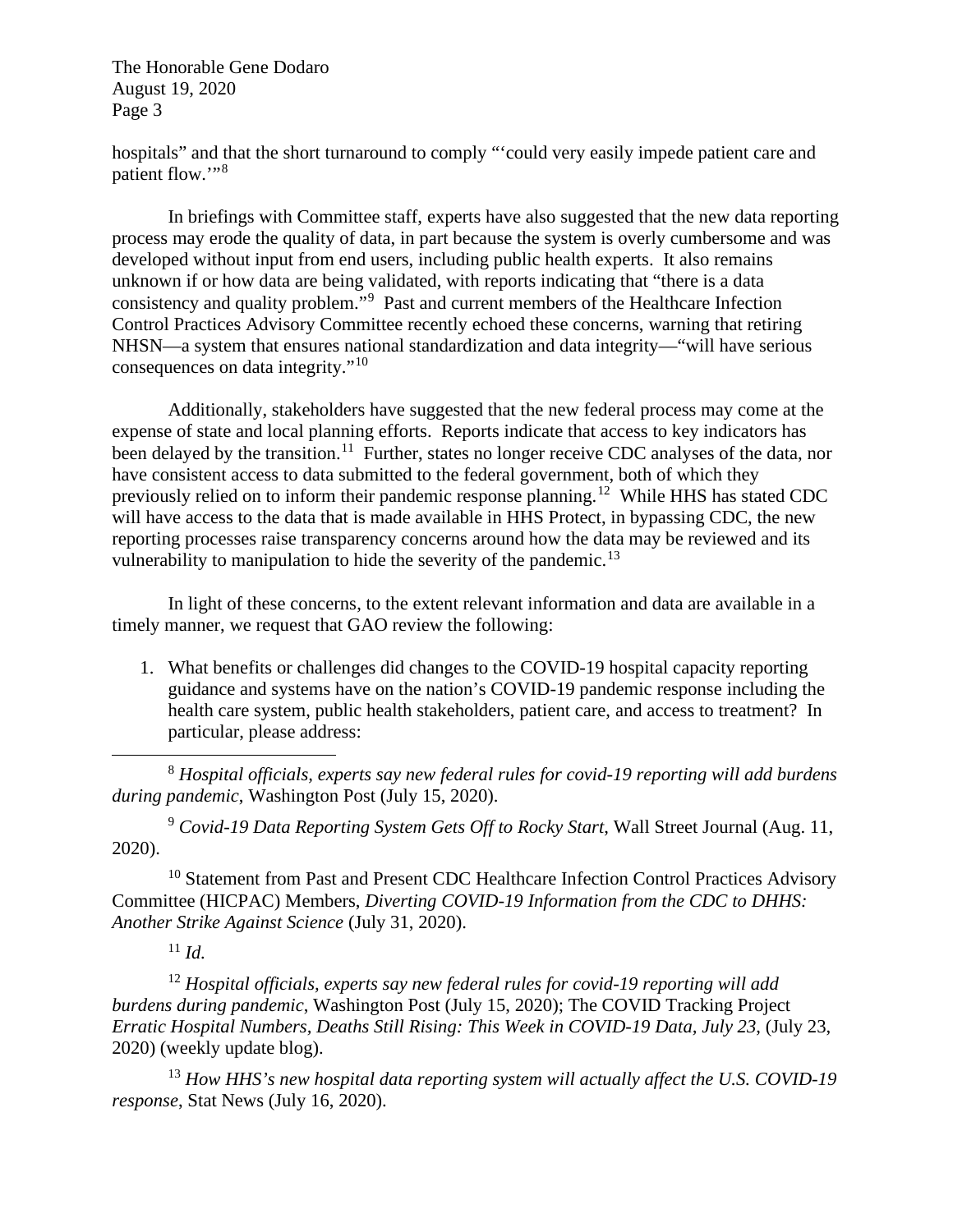- a. What effect, if any, did reporting changes have on the ability of federal, state, and local health departments as well as hospital systems to access data and conduct planning and analysis?
- b. What, if any, burdens did the reporting changes place on hospital staff and networks, including but not limited to smaller, rural, and tribal hospital systems?
- c. What, if any, communication or assistance was provided to hospital staff during the transition to the new reporting system and what ongoing support, if any, remains?
- d. How, if at all, was ongoing work of public health epidemiologists and researchers impacted by the guidance and system changes?
- e. How, if at all, did reporting changes affect patient and community care and treatment?
- f. How, if at all, did the reporting changes impact the distribution of authorized drug products for COVID-19 and medical supplies, including personal protective equipment and ventilators?
- g. How, if at all, has HHS addressed any of these challenges or adapted based on these impacts?
- 2. How has the Administration monitored, tracked, and aggregated data collected and compiled through various mechanisms including NHSN, TeleTracking, state-based reporting, and the HHS Protect platform, and further ensured quality control, utility, and transparency of data collected from hospitals and others on COVID-19 cases and hospital resources? Please incorporate the following questions into the review:
	- a. For which federal programs or activities are these data being used? For example, how are these data being used to determine federal funding or medical supply allocations for hospitals, state, and local jurisdictions?
	- b. How, and to what extent, are these data shared, if at all, among various federal agencies and with state and local public health authorities?
	- c. What plans, if any, does HHS have to make the data available to the public and researchers and in what formats or platforms?
	- d. How, and to what extent, is HHS overseeing these data collection mechanisms and the HHS Protect platform to ensure data quality? For example, what analyses, if any, is being conducted to determine the uniformity, completeness, and accuracy of the data being collected through TeleTracking and states, and are these analyses being conducted internally or externally?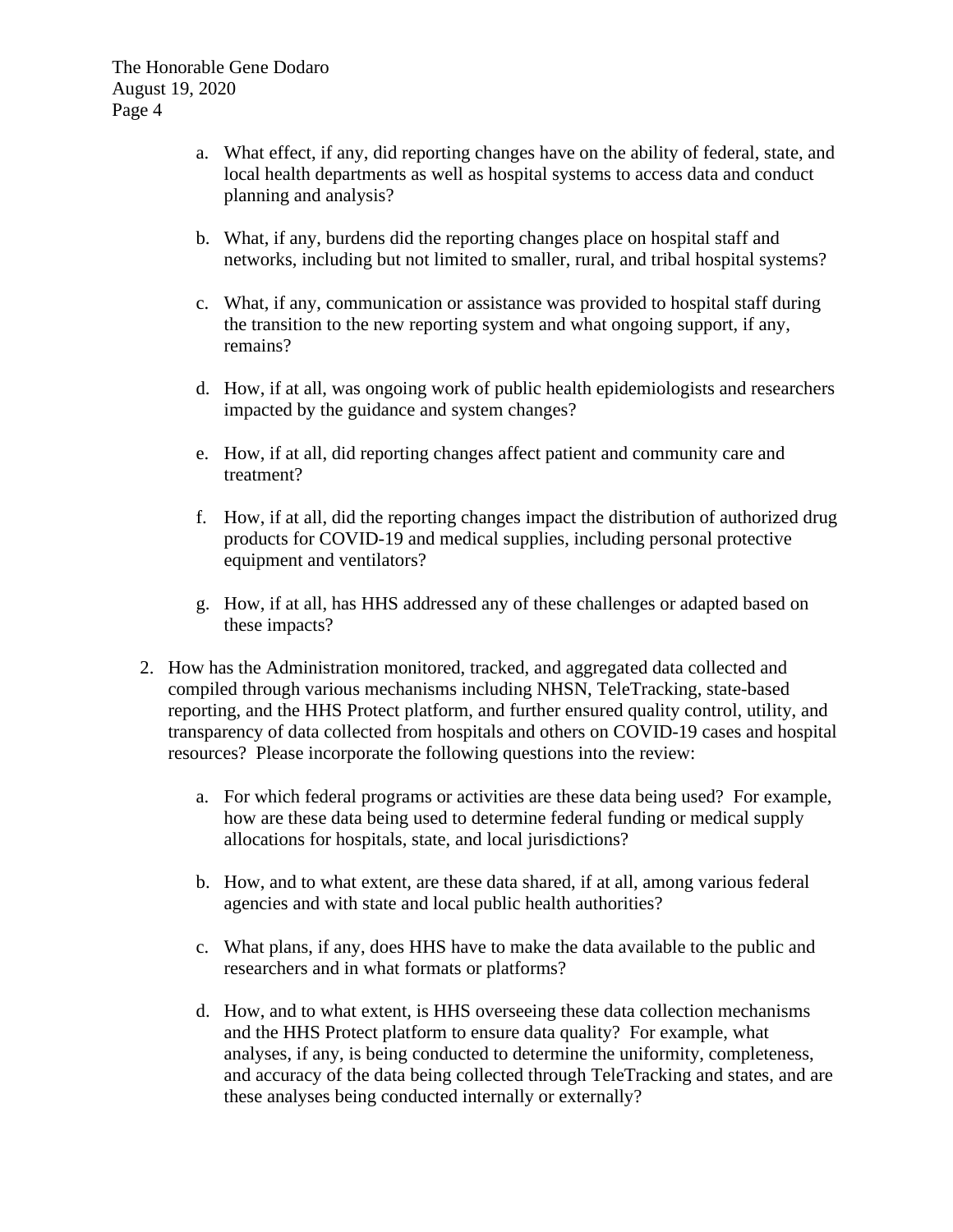- e. What is known about any differences in data quality between the hospital data collected by NHSN prior to July 10, 2020, the data collected through the TeleTracking system, and the data within HHS Protect thereafter, including any analyses to determine the uniformity, completeness, and accuracy of such data?
- 3. What was the timeline and process for the decisions that led to removing NHSN as a reporting option and limiting future reporting options to TeleTracking and authorized state-based reporting in July 2020? As part of this review, please address:
	- a. How have reporting mechanisms and any reporting instructions or guidance evolved over time since Vice President Pence requested data from hospitals on March 29, 2020?
	- b. Who was consulted, both internally within the Administration and externally, for input into changes to the reporting mechanisms and guidance and what were their recommendations? In particular, who was involved in the TeleTracking award decision?
	- c. What Paperwork Reduction Act approval was sought and granted by the Office of Management and Budget for the new NHSN COVID-19 module, TeleTracking, or the state-based reporting mechanism, as applicable? Please explore if any exemptions or irregularity in the approval process occurred. If so, who was involved in the process or determination?
	- d. What analyses, if any, were done to justify transitioning reporting from NHSN to TeleTracking and authorized state-based reporting? Further, what assessment, if any, was done to analyze the financial and resource impact of such transition on hospitals systems and state and local health departments?